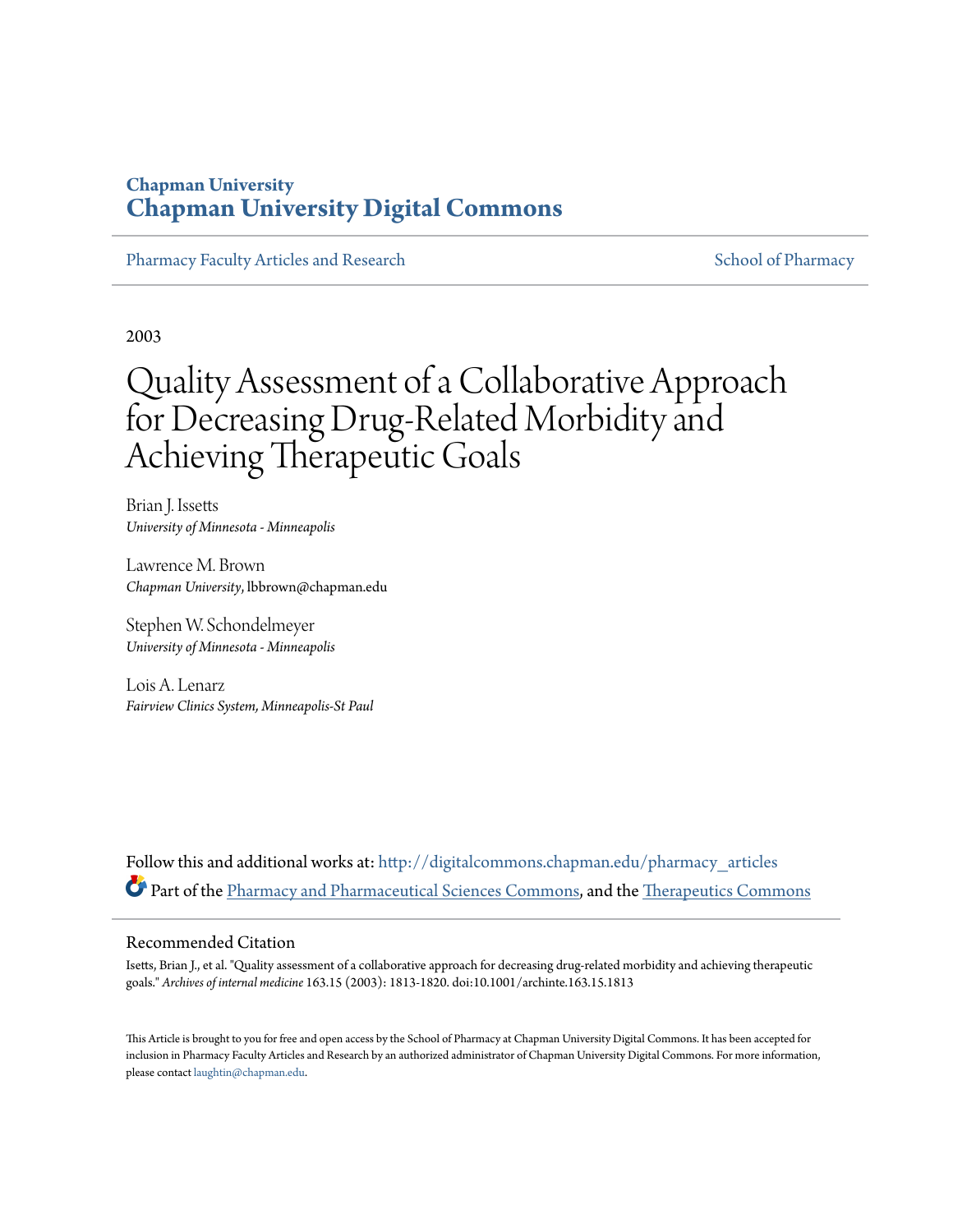## Quality Assessment of a Collaborative Approach for Decreasing Drug-Related Morbidity and Achieving Therapeutic Goals

## **Comments**

This article was originally published in *Archives of Internal Medicine*, volume 163, issue 15, in 2003. [DOI:](http://dx.doi.org/10.1001/archinte.163.15.1813) [10.1001/archinte.163.15.1813](http://dx.doi.org/10.1001/archinte.163.15.1813)

## **Copyright**

American Medical Association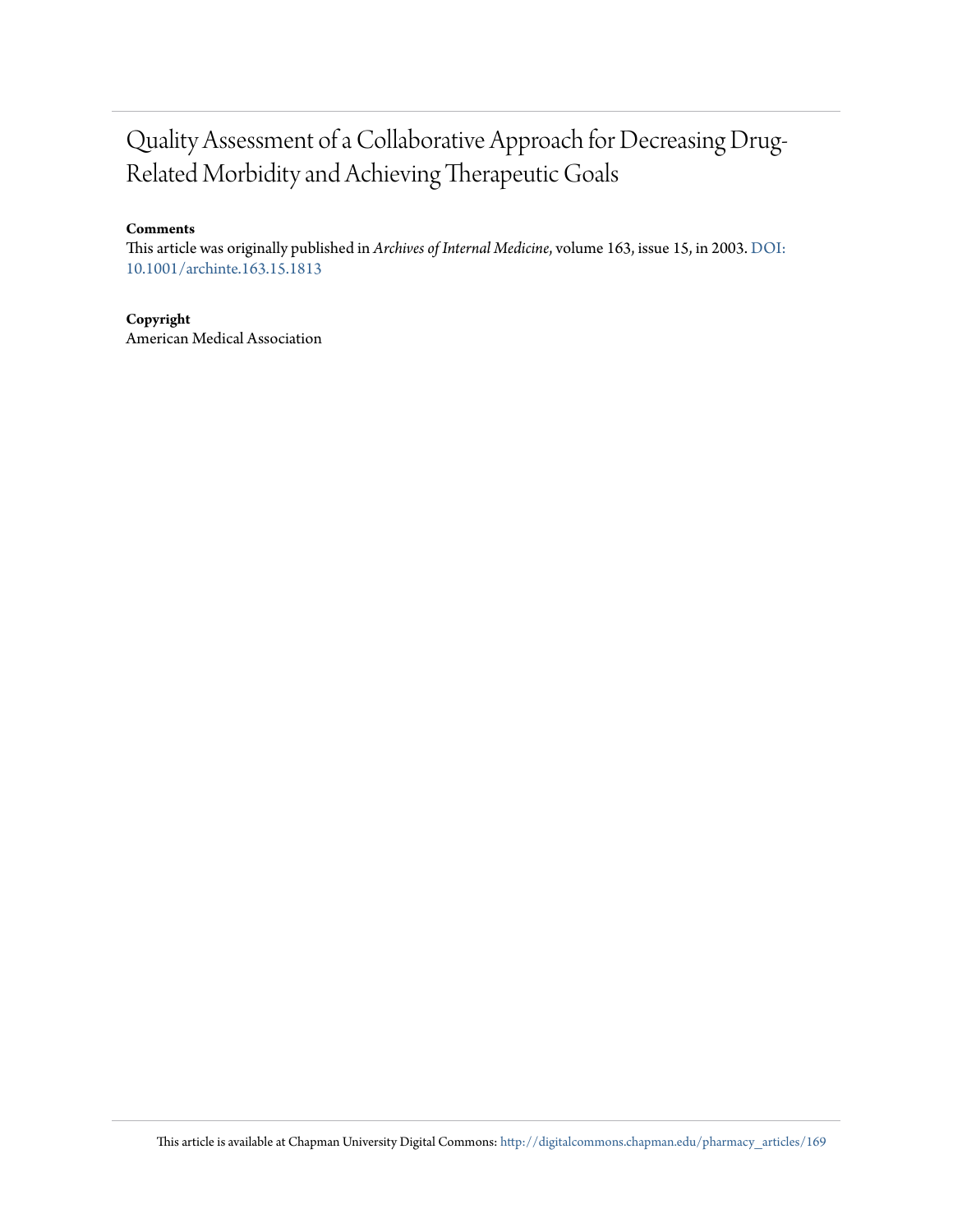## **Quality Assessment of a Collaborative Approach for Decreasing Drug-Related Morbidity and Achieving Therapeutic Goals**

*Brian J. Isetts, PhD, BCPS; Lawrence M. Brown, PharmD; Stephen W. Schondelmeyer, PharmD, PhD; Lois A. Lenarz, MD*

**Background:** Collaboration between physicians and pharmacists is one approach to address drug-related morbidity and achieve therapeutic goals. A collaborative practice of pharmaceutical care has been used in the Fairview Clinics System of Minneapolis-St Paul since 1999.

**Methods:** The quality of therapeutic determinations made by pharmacists within this collaborative practice of pharmaceutical care was studied by a 12-member panel of physicians and pharmacists who used randomly selected patient records. This was a quality improvement and care process validation component of a study evaluating the effects of drug therapy management in patients receiving prepaid medical assistance. An implicit review process was used to evaluate the clinical credibility of therapeutic determinations made by pharmaceutical care practitioners.

**Results:** A total of 5780 drug therapy problems were resolved for 2524 patients receiving pharmaceutical care.

The rate of therapeutic goals achieved increased from 74% at the time of patients' initial pharmaceutical care encounters to 89% at patients' latest encounters. In this quality assessment analysis panel members performed a total of 4779 evaluations of clinical decisions. Panelists indicated agreement with the evaluations in 94.2% of cases, expressed a neutral opinion in 3.6% of cases, and disagreed in 2.2% of cases. Intraclass correlation coefficients ranged from 0.73 to 0.85.

**Conclusions:** The decisions made by pharmaceutical care practitioners working in collaboration with physicians to provide drug therapy management services are clinically credible based on the evaluations and comments of a peer review panel. This study provides information on the quality of care provided by pharmacists when collaborating with physicians to provide drug therapy management services.

*Arch Intern Med. 2003;163:1813-1820*

*From the College of Pharmacy, University of Minnesota, Minneapolis (Drs Isetts, Brown, and Schondelmeyer), and the Fairview Clinics System, Minneapolis-St Paul (Dr Lenarz). The authors have no relevant financial interest in this article.*

**PERTUANT SAFETY and quality**<br>
improvement in the US<br>
health care system have been<br>
the focus of national re-<br>
ports.<sup>1,2</sup> These reports have<br>
called for redesigning the health care sys-<br>
tem from the perspective of optimi improvement in the US health care system have been the focus of national reports.1,2 These reports have called for redesigning the health care system from the perspective of optimizing responsiveness to patients' needs. When the needs are related to the use of medications, patients benefit from collaborative efforts between physicians and pharmacists toward achieving intended goals of drug therapy while avoiding or minimizing adverse consequences. Several methods of effective collaboration in drug therapy management have been described.<sup>3-5</sup>

The collaboration between physicians and pharmacists addresses undesirable and ineffective consequences of medication use. "Drug misadventuring" and "drug-related morbidity and mortality" have been used to describe such consequences.6-8 Studies of drug-related mor-

bidity and mortality have focused on the incidence of adverse drug events and drug complications, <sup>9-12</sup> characteristics of hospital readmissions,<sup>13</sup> and preventability.9,14 In 1995, the cost impact of these drug therapy problems in the US health care system was estimated at \$76 billion, and updated to \$177 billion for  $2000$ .<sup>8,15</sup> Causes of drug-related morbidity and mortality include acts of commission (ie, prescribing and dispensing drugs, and administering errors), idiosyncratic causes (ie, unpredictable medication consequences), and acts of omission (ie, absence of systems designed to consistently help patients achieve desired therapeutic goals while avoiding or minimizing the adverse consequences of medication use). Although various risk factors have been associated with complications from drug therapy,  $16-19$  the predictive validity of risk factors for such problems needs further study. Undesirable medication-related consequences are not necessarily the fault of

1813

©2003 American Medical Association. All rights reserved. Downloaded from [www.archinternmed.com](http://www.archinternmed.com) at University of Auckland, on April 18, 2008

<sup>(</sup>REPRINTED) ARCH INTERN MED/ VOL 163, AUG 11/25, 2003 WWW.ARCHINTERNMED.COM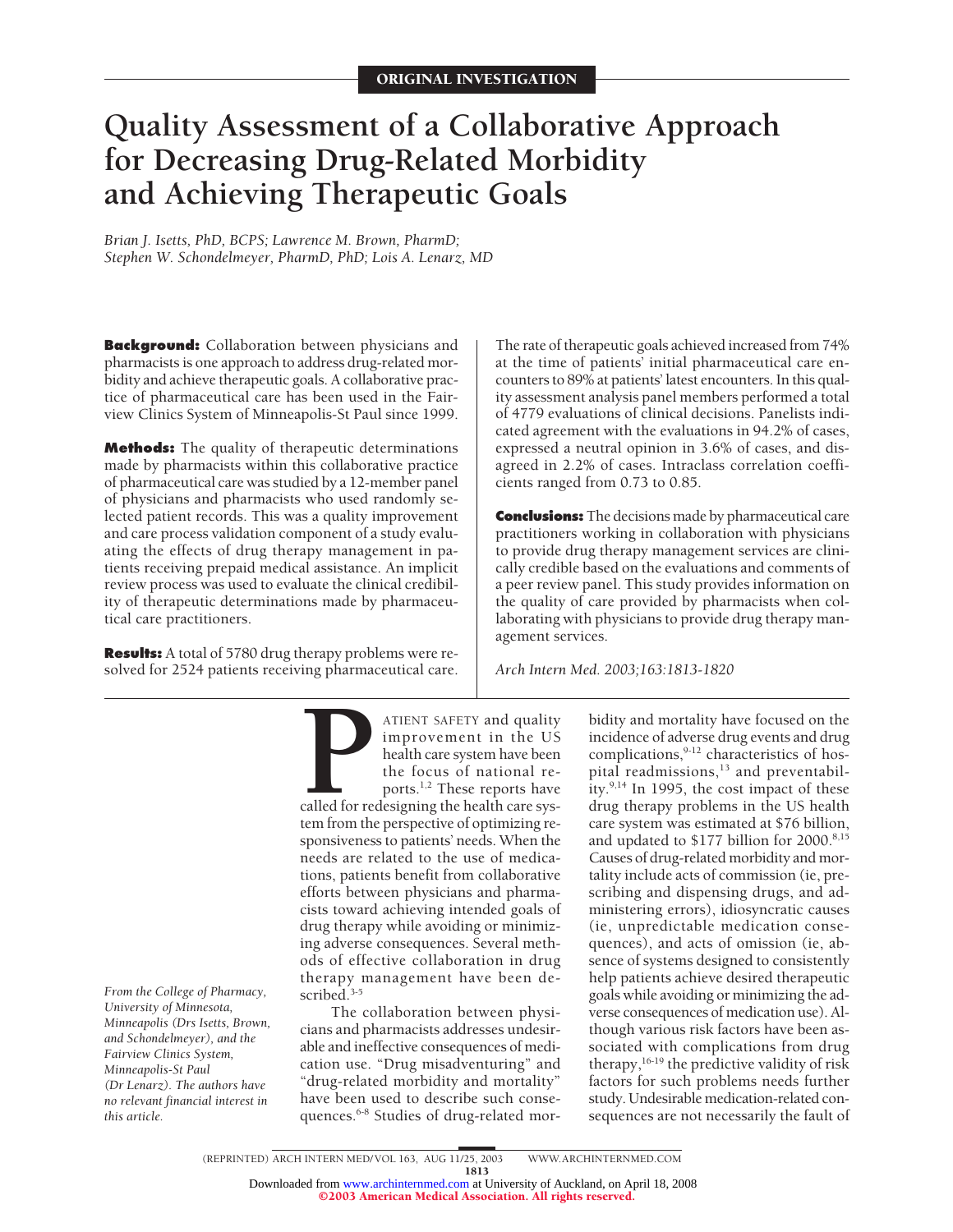| Table 1. Classification of Drug Therapy Problems*                                                                                                                                                                                                                           |  |
|-----------------------------------------------------------------------------------------------------------------------------------------------------------------------------------------------------------------------------------------------------------------------------|--|
| Indication<br>1. Additional drug therapy needed<br>2. Unnecessary drug therapy being used<br><b>Effectiveness</b><br>3. Ineffective drug therapy<br>4. Dosage too low<br>Safety<br>5. Adverse drug reaction<br>6. Dosage too high<br>Convenience<br>7. Adherence to therapy |  |

\*Adapted from Cipolle et al.18

any individual, and they do not constitute a special field of medicine. Rather, they represent a need to apply theories and approaches already used in other fields to minimize adverse consequences and improve reliability.<sup>1</sup>

Pharmacists working in collaboration with physicians through a redesigned approach to medication use can prevent errors and reduce drug costs.<sup>20</sup> One of 4 recent suggestions for improving the quality of medication use in elderly patients includes a call for enhanced collaboration between those who prescribe drugs and those who know drugs best, ie, clinical pharmacists.<sup>21</sup> In a 2-year study of 397 patients with low- or high-risk coronary heart disease whose pharmacists and physicians worked persistently and collaboratively to promote adherence with prescribed dyslipidemic therapy, it was found that, at their last full lipid profile, 62.5% of patients were at or below the low-density lipoprotein cholesterol target levels specified by the National Cholesterol Education Program.<sup>22</sup>

Drug therapy management and drug management are terms used in proposed federal legislation and in federal government reports to describe contemporary models in which pharmacists and physicians work together to manage the complex medication needs of Medicare beneficiaries. A report released by the Medicare Payment Advisory Commission states that "drug management is an evolving approach to care in which drug therapy decisions are coordinated collaboratively by physicians, pharmacists and other health professionals together with the patient." The Medicare Payment Advisory Commission report also recommends that the Secretary of the US Department of Health and Human Services assess models for collaborative drug therapy management services in outpatient settings.<sup>23</sup>

The impact of pharmacists' contributions to drug therapy decision making is found in the literature evaluating the effectiveness of clinical pharmacy services.<sup>24,25</sup> A Cochrane database review examining the effects of expanding the roles of ambulatory pharmacists on patient outcomes and health care use suggests that pharmacist intervention can improve patient behavior and adherence and improve physician prescribing.<sup>26</sup> Studies of pharmacists' performance in clinical decision making related to the use of medications include a description of decision-making models,<sup>27</sup> factors influencing drug therapy decision making by pharmacists,<sup>28</sup> and decision analysis applied to clinical pharmacy.29

The term *pharmaceutical care* was described in the literature in 1975 as pertaining to the care that a given patient requires and receives which assures safe and rational drug usage.<sup>18,30</sup> An article published in 1990 articulated the responsibilities of a pharmaceutical care practitioner desiring to expand beneficial drug therapy management services, including the creation of a covenantal bond or therapeutic relationship between patient and pharmacist.31 The practice of pharmaceutical care is now defined as "a practice in which the practitioner takes responsibility for all of a patient's drugrelated needs and is held accountable for this commitment."<sup>18</sup>

A consistent and systematic pharmaceutical care process is used to (1) assess all of a patient's drug-related needs, identify drug therapy problems, and establish therapeutic goals; (2) design a pharmaceutical care plan to help the patient achieve the established goals and resolve or prevent drug therapy problems; and (3) conduct follow-up evaluations with the patient to determine progress toward these goals. A drug therapy problem is defined as "any aspect of a patient's drug therapy that is interfering with a desired, positive patient outcome."18 A classification of drug therapy problems is presented in **Table 1**. The practice of pharmaceutical care outlined in this article encompasses drug therapy management described in proposed federal legislation as well as federal government reports; therefore, the term drug therapy management is used synonymously with pharmaceutical care.<sup>23</sup>

#### **PEER REVIEW**

Peer review has been used as a quality improvement strategy in medicine and nursing. $32,33$  In contrast to explicit review, which requires strict predetermined criteria that ignore extenuating circumstances, implicit review integrates all available information about each patient.34 Researchers working in conjunction with the RAND Corporation created a structured implicit review (SIR) process for assessing the quality of medical care delivered in the hospital and ambulatory care settings.<sup>32</sup> The SIR process guides the reviewer through medical records information and allows for a more consistent review of care delivered.

A SIR process relevant to the practice of pharmaceutical care was used for this analysis based upon the RAND SIR process. The use of SIR has been central to Medicare quality management and for reviewing care delivered by physicians. Reviewers apply their professional expertise to provide implicit judgments about the quality of care delivered by individual clinicians.<sup>35</sup> Although implicit review often has high face validity, poor interrater reliability is often a drawback. Assessments based on medical record reviews, especially when implicit and not guided by objective criteria, can produce disagreement among physicians on the appropriateness and quality of care delivered to specific patients.<sup>36</sup>

The intraclass correlation coefficient (ICC) has been used to measure interrater reliability within the implicit review process. Six different intraclass correlation models have been delineated based on the selection of patients and reviewers, and on whether the goal is to com-

(REPRINTED) ARCH INTERN MED/ VOL 163, AUG 11/25, 2003 WWW.ARCHINTERNMED.COM

1814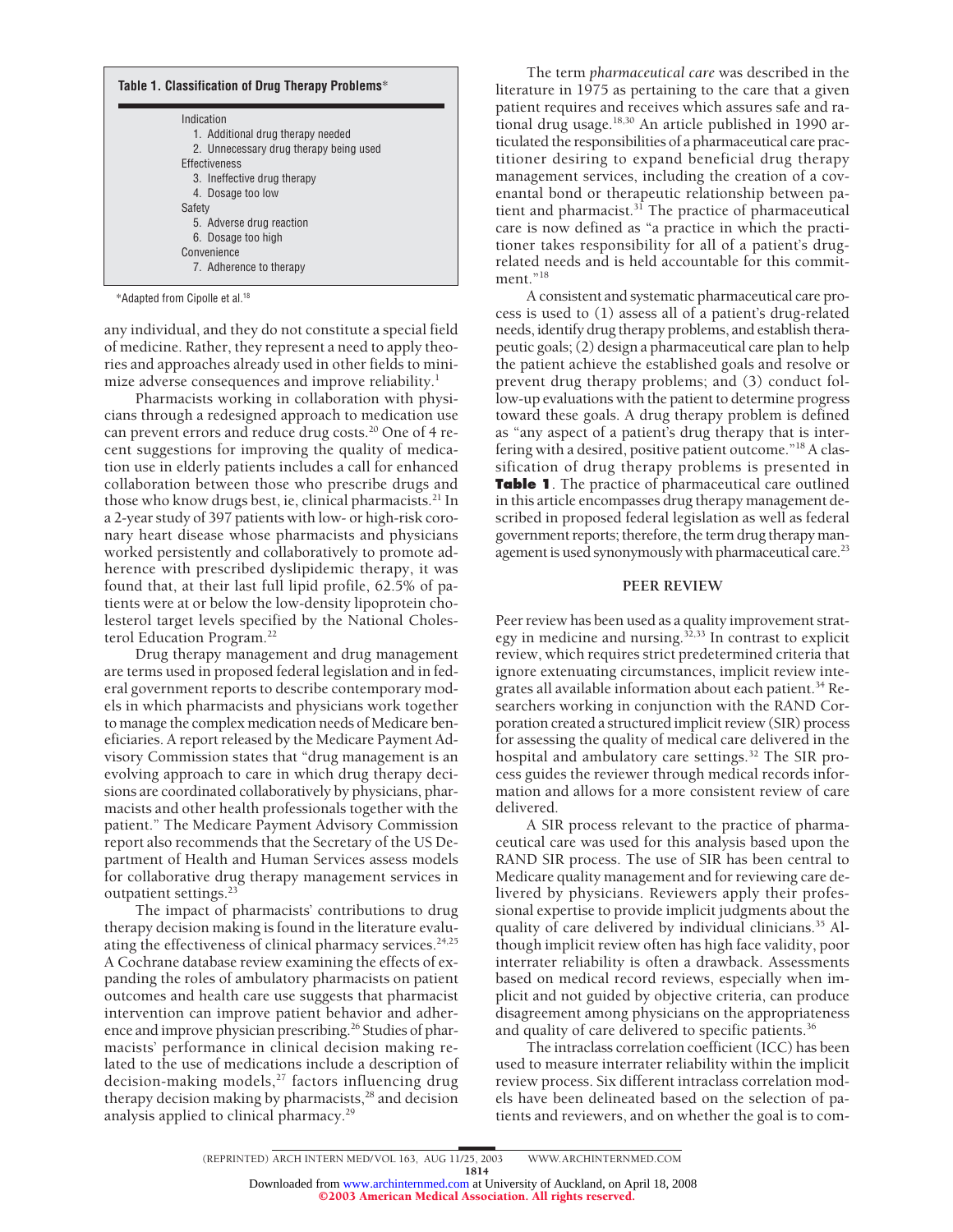pare individual raters with other raters or with the mean rating of all raters.<sup>37</sup> Coefficients above 0.75 indicate excellent agreement, those from 0.40 to 0.75 indicate fair to good agreement, and those below 0.40 indicate poor agreement.<sup>38</sup>

One study on the quality of medical care found that, when using SIRs, outcome measures had higher interrater reliability than process measures.<sup>39</sup> In pharmacy, peer review has been applied primarily in the institutional setting as part of continuous quality improvement efforts to evaluate, validate, and improve the appropriateness of pharmacists' clinical interventions.40 In this study, peer review by physicians and pharmacists was performed to evaluate interventions of pharmaceutical care practitioners intending to identify and resolve drug therapy problems and achieve the therapeutic goals of patients in an ambulatory health care setting.

#### **PROGRAM ORGANIZATION**

Collaboration to provide drug therapy management services exists at 6 of the largest clinics within the Fairview Clinics System of Minneapolis-St Paul, Minn, and more than 3000 patients have received drug therapy management services since the program inception in 1999. There were 3195 patients in active pharmaceutical care plans through February 2003. Drug therapy management within the Fairview system is defined as *"*a practice in which a credentiated pharmaceutical care practitioner, working in collaboration with physicians and other care-givers, takes responsibility for all of a patient's drug-related needs and is held accountable for this commitment."

Pharmacists complete a 120-hour, 8-week, 50 patient certificate preparation program in pharmaceutical care provided by the Peters Institute of Pharmaceutical Care at the University of Minnesota. This program represents a paradigm shift for pharmacists. It focuses on a unique philosophy of practice and process of care, and prepares generalist practitioners to identify, resolve, and prevent drug therapy problems. This preparation program contrasts with continuing education programs on disease state management or certification programs by the Board of Pharmaceutical Specialties, because the emphasis of these latter programs is on content areas or clinical knowledge. Three pharmaceutical care practitioners in the Fairview system hold doctorate degrees in pharmacy, 3 others hold bachelors' degrees in pharmacy, and their total experience as pharmacists ranges between 3 and 21 years (mean, 12 years). Two pharmacists completed postgraduate residency programs, and 1 is a Board-Certified Pharmacotherapy Specialist.

The Fairview Credentialing Committee comprises 9 physicians and 1 pharmaceutical care practitioner who accredit pharmaceutical care practitioners to provide care in the Fairview system. Physicians and pharmaceutical care practitioners use a collaborative practice agreement to enhance cooperation in the delivery of drug therapy management services. Patients schedule pharmaceutical care appointments pursuant to physician referrals, informational mailings, self-referrals, and health insurance company notifications. Pharmaceutical care practitioners conduct patient assessments in a clinic examination room or in a semiprivate pharmacy consultation area.

Fairview's pharmaceutical care practitioners assess and document actual therapeutic outcomes at every patient encounter using a pharmaceutical care software documentation program (Assurance Pharmaceutical Care; licensed by the University of Minnesota, Minneapolis). Consistent with the collaborative practice agreement, a set of therapeutic goals are established for each of a patient's medical conditions during the initial stage of care plan development. These are clinical goals established in the literature, combined with realistic, observable, and measurable patient-specific goals. Occasionally, prescriber, pharmacist, and patient may confer to discuss patient expectations or goals of therapy.

After each encounter, a pharmaceutical care documentation note is entered into the patient's medical record. The note includes the intended use and dose of all active prescription and over-the-counter medications, plus a summary of the outcome of therapy. If the patient is experiencing a potentially harmful or urgent drug therapy problem, the pharmaceutical care practitioners intervene immediately through consultation with the patient's physician(s).

All patients seen in the 6 Fairview clinics affiliated with a pharmaceutical care practitioner are eligible to receive pharmaceutical care services regardless of ability to pay or health insurance status. Patients in the Fairview system receive these services through various research grants, demonstration projects, and third-party payer pilot programs, or as part of a central Fairview Department of Pharmacy health system budget.

#### **METHODS**

#### **PHARMACEUTICAL CASE SIR**

A SIR process was developed as a component in the assessment of the quality improvement of Fairview's pharmaceutical care, and to provide information on the validity of therapeutic determinations made by pharmaceutical care practitioners. Information was obtained on the reliability of this pharmaceutical care SIR process. Validity in this analysis refers to the face validity, or clinical credibility, of the determinations made when collaborating to provide drug therapy management services.

Records for panel review were drawn from those of a group of patients receiving pharmaceutical care as part of a grant designed to study the effects of providing drug therapy management services to prepaid medical assistance program (PMAP) patients. A total of 142 PMAP patients had at least 2 visits with a pharmaceutical care practitioner between January 1, 2000, and December 31, 2000. The University of Minnesota's Research Subjects Protection Program reviewed and approved this study.

#### **REVIEW PANEL PROCESS**

Fifteen of the 142 PMAP patient records were randomly selected for peer review as case records. A 12-member peer review panel was assembled, consisting of 4 physicians with patients in pharmaceutical care plans, 4 physicians with no patients in pharmaceutical care plans (they were practicing at a Fairview clinic that had no pharmaceutical care practitioner), and 4 pharmaceutical care practitioners. Physician panel members

(REPRINTED) ARCH INTERN MED/ VOL 163, AUG 11/25, 2003 WWW.ARCHINTERNMED.COM

1815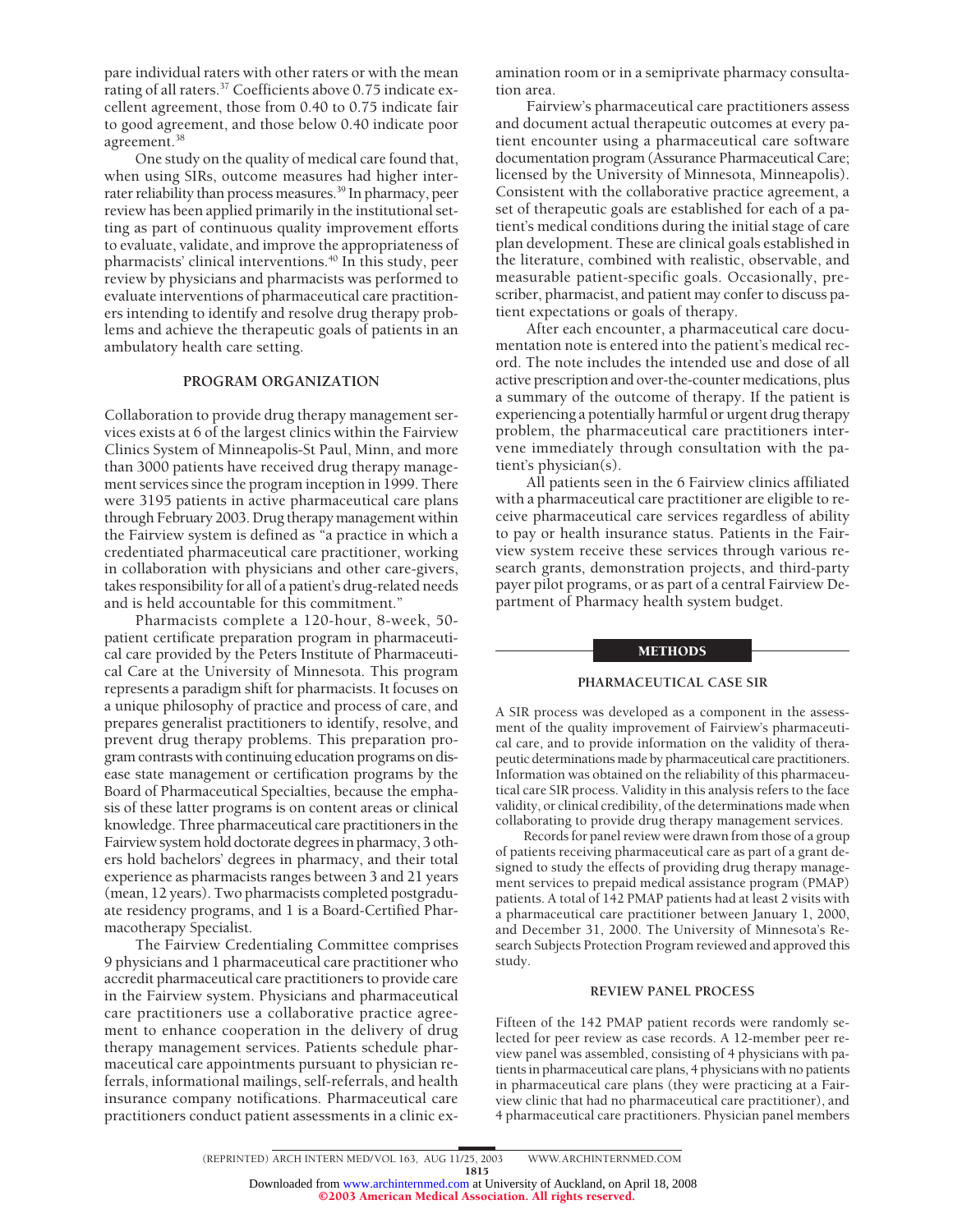#### **Table 2. Characteristics of Patients in Pharmaceutical Care Plans**\*

| <b>Characteristic</b>                   | $(N = 2524)$ | <b>All Patients PMAP Patients</b><br>$(n = 142)$ | <b>Peer-Reviewed</b><br><b>Patients</b><br>$(n = 15)$ |
|-----------------------------------------|--------------|--------------------------------------------------|-------------------------------------------------------|
| No. of visits per patient,<br>mean      | 2.3          | 21                                               | 2.3                                                   |
| Age, range, y                           | $3-97$       | 18-96                                            | $32 - 73$                                             |
| Age $\geq 65$ y, %                      | 48           | 38                                               | 20                                                    |
| Female sex, %                           | 66           | 76                                               | 80                                                    |
| No. of conditions per<br>patient, mean  | 6.5          | 6.6                                              | 6.2                                                   |
| No. of medications per<br>patient, mean | 8.2          | 7.8                                              | 8.3                                                   |

Abbreviation: PMAP, prepaid medical assistance program. \*Data collected from January 1999 through March 2002.

**Table 3. Characteristics of Resolved Drug Therapy Problems**\*

| <b>Characteristic</b>                       | All<br><b>Patients</b><br>$(N = 2524)$ | <b>PMAP</b><br><b>Patients</b><br>$(n = 142)$ | <b>Peer-Reviewed</b><br><b>Patients</b><br>$(n = 15)$ |
|---------------------------------------------|----------------------------------------|-----------------------------------------------|-------------------------------------------------------|
| Need for additional therapy                 | 1720 (29)                              | 85 (33)                                       | 19(51)                                                |
| Dosage too low                              | 1266 (22)                              | 60(23)                                        | 3(8)                                                  |
| Adherence                                   | 1045 (18)                              | 34(13)                                        | 3(8)                                                  |
| Adverse drug reaction                       | 692 (12)                               | 33(13)                                        | 3(8)                                                  |
| Ineffective drug therapy                    | 466(8)                                 | 19(7)                                         | 4(11)                                                 |
| Unnecessary drug therapy                    | 375(6)                                 | 17(7)                                         | 3(8)                                                  |
| Dosage too high                             | 333(5)                                 | 11 $(4)$                                      | 2(6)                                                  |
| DTPs identified and<br>resolved             | 5897 (100)                             | 259 (100)                                     | 37 (100)                                              |
| DTPs requiring physician<br>intervention. % | 29                                     | 32                                            | 35                                                    |

Abbreviations: DTPs, drug therapy problems; PMAP, prepaid medical assistance program.

\*Data are number (percentage) of patients unless otherwise indicated.

were selected for the review panel in consultation with the Medical Director of Fairview Clinics based on their previous experiences serving on peer review panels. Pharmaceutical care practitioners were selected based on their seniority in Fairview's Pharmaceutical Care Program. Each panelist evaluated 5 case records, and each set of case records were evaluated by 4 panelists. Panelists were compensated for their time and they did not evaluate cases in which they had provided care.

The patient case records included copies of the medical record and pharmaceutical care chart but were devoid of any patient, clinic, or provider identifiers. The 4 therapeutic determinations evaluated by panelists were (1) drug therapy problem determinations in the presence or absence of drug therapy problems; (2) actions taken to resolve drug therapy problems; (3) clinical condition status, including progress toward achieving goals of therapy; and (4) short-term cost savings estimates, if any, related to the resolution of drug therapy problems. Each line item, or situation, on the pharmaceutical care SIR research instrument consisted of a medical condition, a medication, directions for use of the medication, and the 4 therapeutic determinations. If a patient was taking a second medication for a given medical condition, this represented a distinct line item, or situation, on the research instrument. A situation also included a medical condition not being treated or a treatment with no indication.

#### **VALIDITY**

Each therapeutic determination was rated using a 7-point Likert scale, with a rating of 1 corresponding to "strongly disagree" and a rating of 7 corresponding to "strongly agree." A Likert rating from 5 to 7 was considered an agreement, a rating of 4 was considered a neutral opinion, and a rating of 1 to 3 was considered a disagreement. Panelists using a rating of 1 to 4 on any item (ie, strongly disagree through neutral opinion) were encouraged to include a comment describing the reason(s) for their rating. When either 3 or 4 of the four panelists reviewing a given situation agreed with the pharmaceutical care practitioners' determination, that determination was considered valid or clinically credible.

#### **RELIABILITY**

To obtain information on the reliability of the pharmaceutical care SIR process, 3 sets of 2 patient records were selected to be reviewed by the same 4 panelists. Patients 3 and 4 were reviewed by panelists 4, 6, 8, and 11 (set 1); patients 7 and 8 were reviewed by panelists 1, 6, 9, and 10 (set 2); and patients 13 and 14 were reviewed by panelists 3, 5, 7, and 12 (set 3). An ICC 3, 4 was then calculated for the 3 sets of 2 patient cases—an ICC 3, 4 indicates (1) that patients were randomly selected, (2) that 4 reviewers were purposively selected per patient, and (3) that each reviewer's scores were compared with the mean score for all 4 reviewers who reviewed a given set of patient cases.

#### RESULTS

### **PATIENT DEMOGRAPHICS**

There were 5810 documented encounters with 2524 patients in active pharmaceutical care plans from January 1999 through March 2002, or an average of 2.3 visits per patient. The patients ranged in age from 3 to 97 years, 48% of them were older than 65 years, and 66% were women. These 2524 patients had among them a total of 16406 medical conditions (an average of 6.5 medical conditions per patient) present at both their initial and latest pharmaceutical care encounters. They were taking, on average, 8.2 active medications (**Table 2**). Demographic characteristics of the 142 PMAP patients receiving pharmaceutical care and the 15 peer-reviewed patients are also presented in Table 2.

#### **RESOLVED DRUG THERAPY PROBLEMS**

A total of 5897 drug therapy problems were identified and resolved among the 2524 patients in Fairview's Pharmaceutical Care Program. For a problem to be considered resolved, therapy had to be changed based on the pharmaceutical care practitioner's recommendation, as evidenced by a change in the physician's order or in the patient's behavior. The distribution of the 5897 resolved drug therapy problems is presented in **Table 3**; 71% of them were resolved without the direct involvement of the patient's physician(s) while 29% were resolved with the active involvement of the patients' physician(s).

A total of 259 drug therapy problems were resolved among the 142 PMAP patients enrolled in this study, and 37 drug therapy problems were resolved in

(REPRINTED) ARCH INTERN MED/ VOL 163, AUG 11/25, 2003 WWW.ARCHINTERNMED.COM

1816

©2003 American Medical Association. All rights reserved. Downloaded from [www.archinternmed.com](http://www.archinternmed.com) at University of Auckland, on April 18, 2008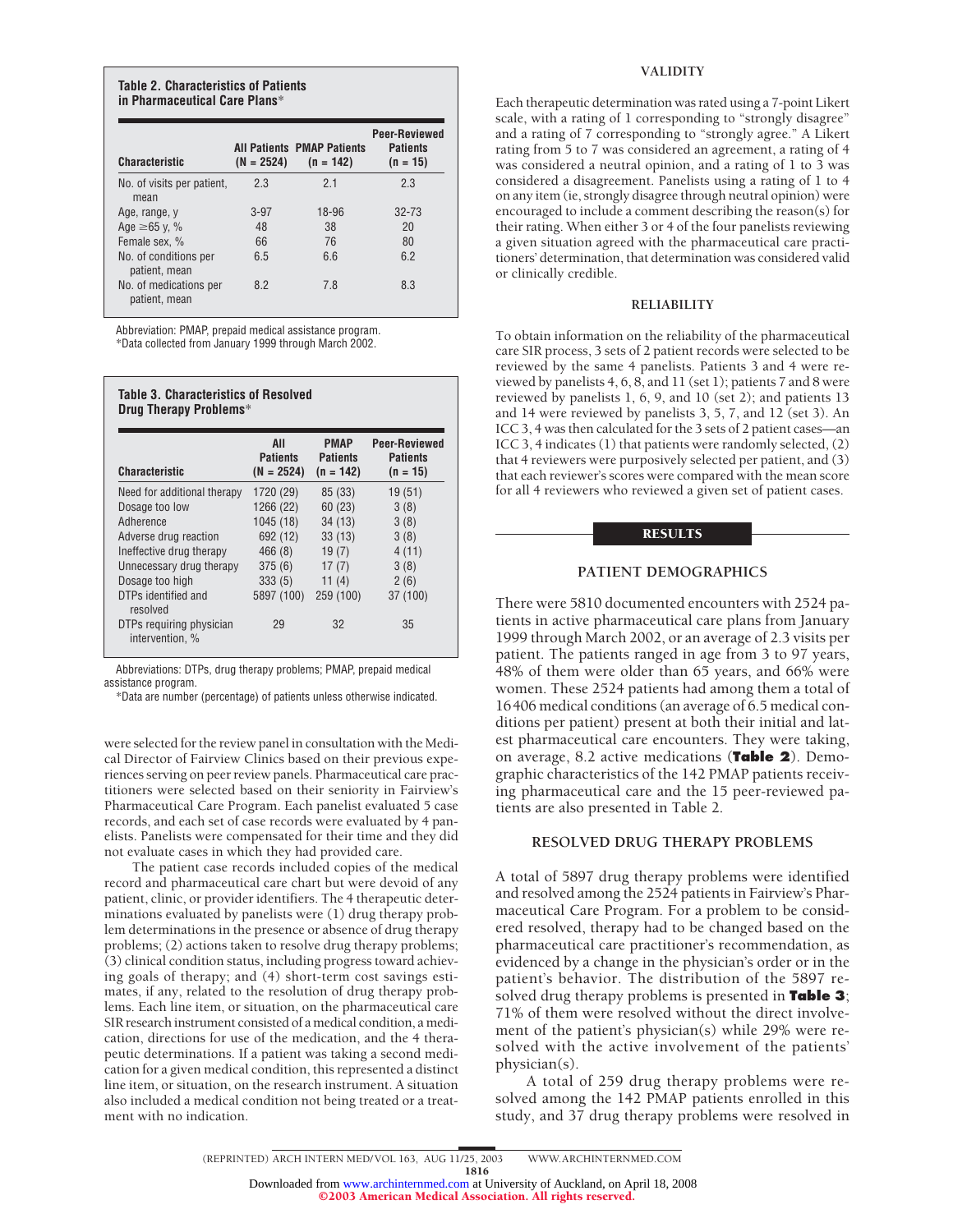| Table 4. Goals of Therapy Achieved Through Collaboration in Drug Therapy Management |                                                        |                                                      |                                                                 |  |  |
|-------------------------------------------------------------------------------------|--------------------------------------------------------|------------------------------------------------------|-----------------------------------------------------------------|--|--|
| Total No. of<br><b>Medical Conditions</b>                                           | <b>Goals Met at Earliest DTM</b><br>Encounter, No. (%) | <b>Goals Met at Latest DTM</b><br>Encounter, No. (%) | <b>Percentage Point</b><br><b>Increase in Goals</b><br>Met. $%$ |  |  |
| 16 406 (In all 2524 patients)                                                       | 12 141 (74)                                            | 14 609 (89)                                          | 15                                                              |  |  |
| 937 (In the 142 PMAP patients)                                                      | 733 (78)                                               | 841 (90)                                             | 12                                                              |  |  |
| 93 (In the 15 peer-reviewed patients)                                               | 63 (68)                                                | 78 (84)                                              | 16                                                              |  |  |

Abbreviations: DTM, drug therapy management; PMAP, prepaid medical assistance program.

the 15 peer-reviewed patients (Table 3). The 5 most frequently encountered drug therapy problems by condition in the 142 PMAP patients were in the following order:

| <b>Drug Therapy Problem</b>             |
|-----------------------------------------|
| Patient needs additional drug therapy   |
| Patient is using medication incorrectly |
| Patient needs additional drug therapy   |
| Adverse drug reaction                   |
| Dosage too low                          |
|                                         |

The most frequently encountered drug therapy problems by condition in the 15 peer-reviewed patients were in the following order:

| <b>Condition/Indication</b>        | <b>Drug Therapy Problem</b>             |
|------------------------------------|-----------------------------------------|
| 1. Diabetes                        | Patient needs additional drug therapy   |
| 2. Hypertension                    | Patient needs additional drug therapy   |
| 3. Asthma                          | Patient is using medication incorrectly |
| 4. Gastroesophageal reflux disease | Ineffective drug therapy                |
| 5. Nutritional supplementation     | No medical indication for use           |
|                                    |                                         |

### **GOALS OF THERAPY ACHIEVED**

At the time of the 2524 patients' first pharmaceutical care visit, 74% of their therapeutic goals were being met. At the time of their final pharmaceutical care encounter, 89% of their therapeutic goals were met (**Table 4**). The goals of therapy achieved in the 142 PMAP patients and the 15 peer-reviewed patients are also presented in Table 4.

### **REVIEW PANEL RESULTS**

The 15 patient records randomly selected for this quality assessment analysis presented a total of 300 situations. As already explained, on the research instrument each line item, or situation, consisted of a medical condition, a medication, directions for use of the medication, and the 4 therapeutic determinations. This analysis focused on the determinations made by the pharmaceutical care practitioner regarding each of these situations. Among the 300 situations, 37 showed a determination of an identified drug therapy problem and 263 showed a determination that there was no drug therapy problem present.

There were 300 situations with 4 types of determinations reviewed by 4 different panel members, resulting in a total of 4800 reviews, or clinical decision evaluations. Because the reviewers left the rating scale blank for 21 determinations, the 12-member review panel generated 4779 clinical decision evaluations. The panelists' ratings for 4500 of these evaluations (94.2%) agreed or strongly agreed with the pharmaceutical care practitioners' therapeutic outcome determinations. A neutral opinion was expressed in 172 instances (3.6%), and there were 107 instances (2.2%) in which the panelists expressed disagreement.

Ratings were grouped to categorize the level of agreement as follows: "agree" (a rating of 5-7), "neutral" (a rating of 4), and "disagree" (a rating of 1-3). The number and distribution of agreement scores by type of determination made was compiled (**Table 5**). The level of agreement across reviewers and situations is presented in **Table 6**. A valid or clinically credible level of agreement was found for 97.9% (1175/1200) of the situations reviewed.

Panelists provided 300 comments describing the reasons for their ratings. Of this total, 119 were general supportive comments in conjunction with agreement ratings and 93 were offered in conjunction with neutral opinions. The panelists' remaining 88 comments were offered in conjunction with disagreement ratings of 1 to 3 on the Likert scale. The disagreement scores and corresponding comments were fed back to the pharmaceutical care practitioners at monthly quality assurance case presentation meetings to foster continuous quality improvement in clinical care.

## **RELIABILITY MEASUREMENTS**

To obtain information on the reliability of this pharmaceutical care SIR process, 3 sets of 2 patient cases were selected for review by the same 4 reviewers (ICC 3, 4). For set 1 (patients 3 and 4 reviewed by panelists 4, 6, 8, and 11), there was an ICC of 0.85. For set 2 (patients 7 and 8 reviewed by panelists 1, 6, 9, and 10), there was an ICC of 0.75. For set 3 (patients 13 and 14 reviewed by panelists 3, 5, 7, and  $12$ ), there was an ICC of 0.73.

## **ANALYSIS OF DRUG THERAPY PROBLEM DETERMINATIONS**

An analysis of the level of agreement related to the 37 drug therapy problems identified in the 15 patients selected for inclusion in this peer review analysis was conducted to obtain information on the ability of pharmaceutical care practitioners to correctly identify a drug therapy problem that has been judged to exist. There was valid agreement for 100% (37/37) of the situations with drug therapy problems (Table 6). Unanimous agreement by all 4 panelists was present for 28 of 37 drug therapy problem cases. In 7 of the 9 remaining cases 1 panelist expressed a neutral rat-

1817

<sup>(</sup>REPRINTED) ARCH INTERN MED/ VOL 163, AUG 11/25, 2003 WWW.ARCHINTERNMED.COM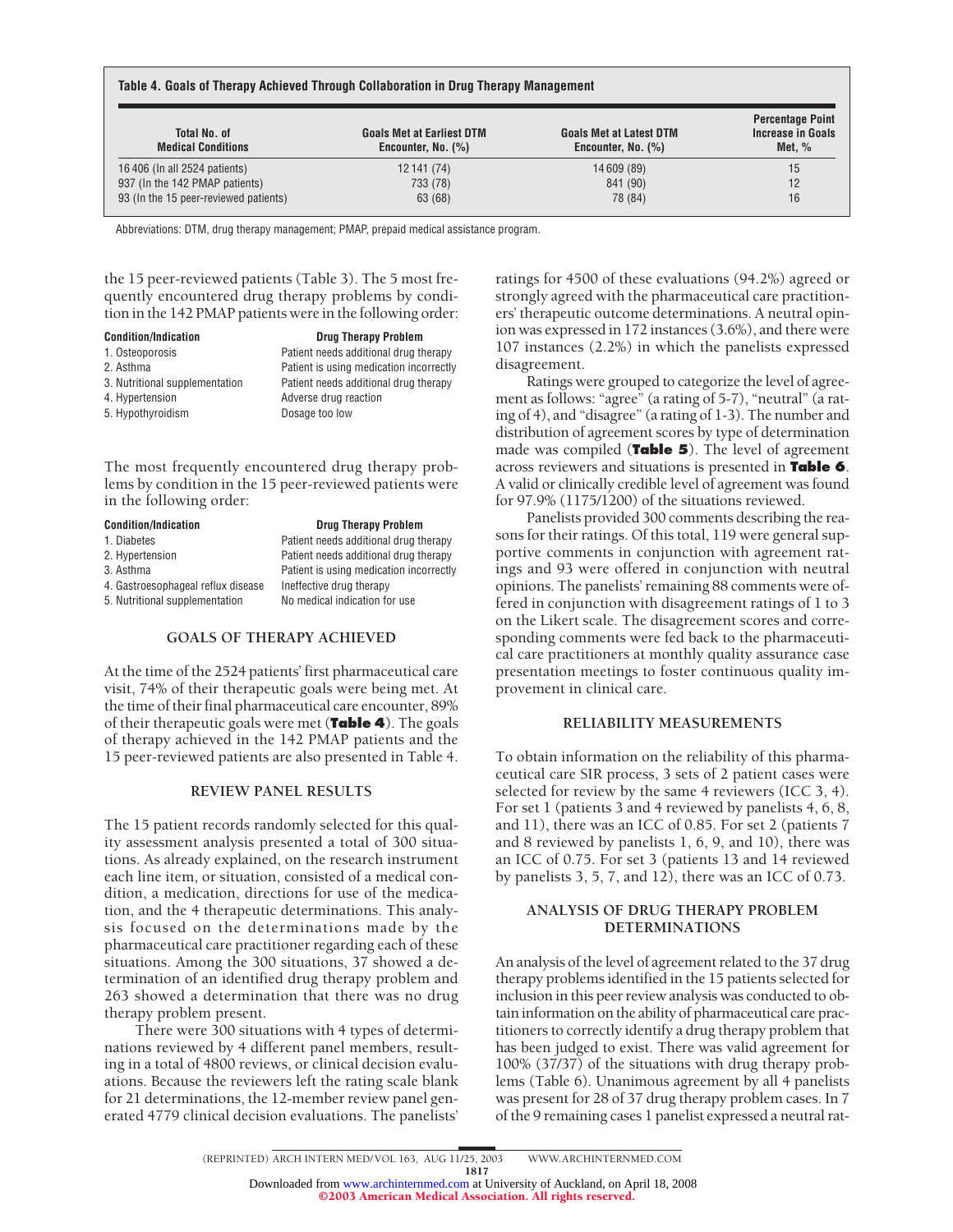#### **Table 5. Peer Review Panel Validity Ratings of Pharmaceutical Care Practitioner Therapeutic Determinations**\*

|                                                     |                 | % of Reviews by Rating |                |                 |        |  |
|-----------------------------------------------------|-----------------|------------------------|----------------|-----------------|--------|--|
| <b>Therapeutic Outcome</b><br><b>Determinations</b> | Reviews,<br>No. | Agree                  | <b>Neutral</b> | <b>Disagree</b> | Total† |  |
| All situations                                      |                 |                        |                |                 |        |  |
| Drug therapy problem (DTP) identification           | 1196            | 92.1                   | 4.4            | 3.4             | 100.0  |  |
| Action to resolve problem                           | 1194            | 94.6                   | 3.4            | 2.1             | 100.0  |  |
| Condition status evaluation                         | 1195            | 94.7                   | 3.6            | 1.7             | 100.0  |  |
| Estimate of cost savings                            | 1194            | 95.2                   | 3.0            | 1.8             | 100.0  |  |
| <b>All Determinations</b>                           | 4779            | 94.2                   | 3.6            | 2.2             | 100.0  |  |
| Situations with DTP                                 |                 |                        |                |                 |        |  |
| DTP identification                                  | 148             | 93.9                   | 4.7            | 1.4             | 100.0  |  |
| Action to resolve problem                           | 148             | 95.9                   | 2.7            | 1.4             | 100.0  |  |
| Condition status evaluation                         | 148             | 93.9                   | 4.1            | 2.0             | 100.0  |  |
| Estimate of cost savings                            | 147             | 91.8                   | 5.4            | 2.7             | 100.0  |  |
| <b>All Determinations</b>                           | 591             | 93.9                   | 4.2            | 1.9             | 100.0  |  |
| Situations without DTP                              |                 |                        |                |                 |        |  |
| Absence of DTP                                      | 1048            | 91.9                   | 4.4            | 3.7             | 100.0  |  |
| Action to prevent problem                           | 1046            | 94.4                   | 3.4            | 2.2             | 100.0  |  |
| Condition status evaluation                         | 1047            | 94.8                   | 3.5            | 1.6             | 100.0  |  |
| Estimate of cost savings                            | 1047            | 95.7                   | 2.7            | 1.6             | 100.0  |  |
| <b>All Determinations</b>                           | 4188            | 94.2                   | 3.5            | 2.3             | 100.0  |  |

\*Validity refers to the face validity or clinical credibility of the determinations made during the collaborative practice of pharmaceutical care. Ratings were made on a 7-point Likert scale, with 1="strongly disagree" and 7="strongly agree"; ratings of 1 to 3 were grouped as "disagree," 4 as "neutral," and 5 to 7 as "agree." †Of the total 4800 ratings, 21 were left blank by review panel members.

#### **Table 6. Peer Review Panel Agreement on Validity Ratings of Pharmaceutical Care Practitioner Therapeutic Outcome Determinations**\*

|                                                     |                                    | % of Situations Reviewed by Level of Agreement |                       |                        |                                                       |                                  |                                      |                                                   |
|-----------------------------------------------------|------------------------------------|------------------------------------------------|-----------------------|------------------------|-------------------------------------------------------|----------------------------------|--------------------------------------|---------------------------------------------------|
|                                                     |                                    | <b>Agreementt on Validity</b>                  |                       |                        |                                                       | <b>Nonagreementt on Validity</b> |                                      |                                                   |
| <b>Therapeutic Outcome</b><br><b>Determinations</b> | <b>Situations</b><br>Reviewed, No. | All <sub>4</sub><br>Agree                      | 3 Agree,<br>1 Neutral | 3 Agree,<br>1 Disagree | <b>Total</b><br><b>Agreement</b><br><b>Situations</b> | 2 Agree,<br>2 Neutral            | 2 Agree,<br>1 Neutral.<br>1 Disagree | <b>Total</b><br>Nonagreement<br><b>Situations</b> |
| All situations                                      |                                    |                                                |                       |                        |                                                       |                                  |                                      |                                                   |
| Drug therapy problem (DTP)<br>identification        | 300                                | 72.3                                           | 11.0                  | 13.7                   | 97.0                                                  | 1.0                              | 2.0                                  | 3.0                                               |
| Action to resolve problem                           | 300                                | 80.3                                           | 9.7                   | 8.0                    | 98.0                                                  | 0.7                              | 1.3                                  | 2.0                                               |
| Condition status evaluation                         | 300                                | 81.3                                           | 10.3                  | 6.7                    | 98.3                                                  | 0.7                              | 1.0                                  | 1.7                                               |
| Estimate of cost savings                            | 300                                | 82.7                                           | 8.3                   | 7.3                    | 98.3                                                  | 0.7                              | 1.0                                  | 1.7                                               |
| <b>All Determinations</b>                           | 1200                               | 79.2                                           | 9.8                   | 8.9                    | 97.9                                                  | 0.8                              | 1.3                                  | 2.1                                               |
| Situations with DTP                                 |                                    |                                                |                       |                        |                                                       |                                  |                                      |                                                   |
| DTP identification                                  | 37                                 | 75.7                                           | 18.9                  | 5.4                    | 100.0                                                 | 0.0                              | 0.0                                  | 0.0                                               |
| Action to resolve problem                           | 37                                 | 83.8                                           | 10.8                  | 5.4                    | 100.0                                                 | 0.0                              | 0.0                                  | 0.0                                               |
| Condition status evaluation                         | 37                                 | 78.4                                           | 10.8                  | 10.8                   | 100.0                                                 | 0.0                              | 0.0                                  | 0.0                                               |
| Estimate of cost savings                            | 37                                 | 73.0                                           | 10.8                  | 10.8                   | 94.6                                                  | 2.7                              | 2.7                                  | 5.4                                               |
| <b>All Determinations</b>                           | 148                                | 77.7                                           | 12.8                  | 8.1                    | 98.6                                                  | 0.7                              | 0.7                                  | 1.4                                               |
| Situations without DTP                              |                                    |                                                |                       |                        |                                                       |                                  |                                      |                                                   |
| DTP identification                                  | 263                                | 71.9                                           | 9.9                   | 14.8                   | 96.6                                                  | 1.1                              | 2.3                                  | 3.4                                               |
| Action to resolve problem                           | 263                                | 79.8                                           | 9.5                   | 8.4                    | 97.7                                                  | 0.8                              | 1.5                                  | 2.3                                               |
| Condition status evaluation                         | 263                                | 81.7                                           | 10.3                  | 6.1                    | 98.1                                                  | 0.8                              | 1.1                                  | 1.9                                               |
| Estimate of cost savings                            | 263                                | 84.0                                           | 8.0                   | 6.8                    | 98.8                                                  | 0.4                              | 0.8                                  | 1.2                                               |
| <b>All Determinations</b>                           | 1052                               | 79.4                                           | 9.4                   | 9.0                    | 97.8                                                  | 0.8                              | 1.4                                  | 2.2                                               |

\*Validity refers to the face validity or clinical credibility of the determinations made during the collaborative practice of pharmaceutical care. Ratings were made on a 7-point Likert scale with 1 = "strongly disagree" and 7 = "strongly agree"; ratings of 1 to 3 were grouped as "disagree," 4 as "neutral," and 5 to 7 as "agree." †Each determination was reviewed by 4 reviewers and the agreement among reviewers was considered "valid and credible" when all 4 reviewers agreed; when 3 agreed and 1 was neutral; or when 3 agreed and 1 disagreed. Disagreement was determined by fewer than 3 reviewers rating "agree." Note that the worst case vote was 2 agree with 1 neutral and 1 disagree. In no case was there a vote with more disagree votes than agree votes.

ing, and in the other 2 cases 1 reviewer disagreed. The 2 cases with disagreement were not related to the presence of a drug therapy problem but with the classification of a drug therapy problem (Table 1).

An analysis of the 263 situations determined to have no drug therapy problems was conducted to provide information on the practitioners' accuracy in stating that no drug therapy problem exists (Table 6). There were

1818

©2003 American Medical Association. All rights reserved. Downloaded from [www.archinternmed.com](http://www.archinternmed.com) at University of Auckland, on April 18, 2008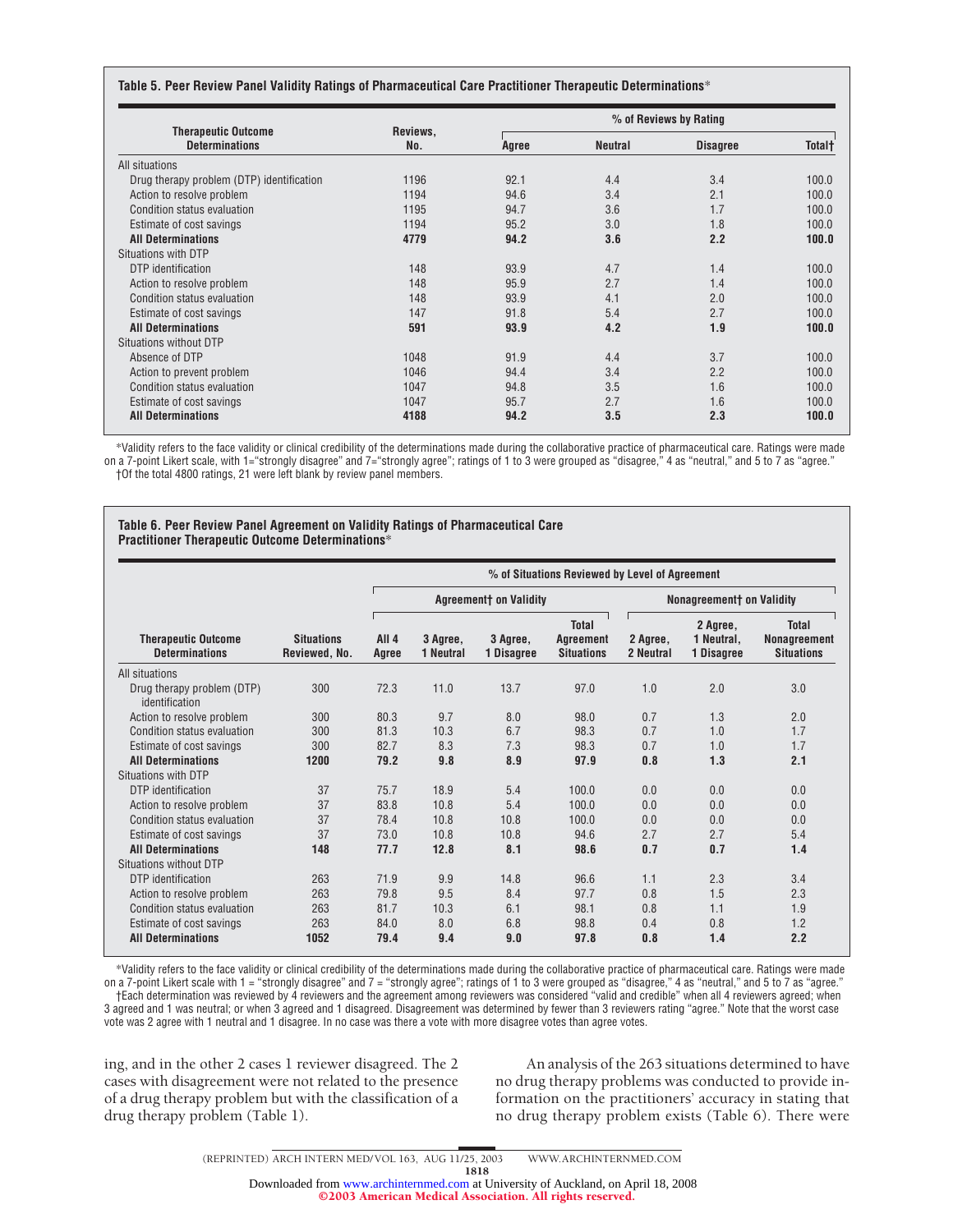48 instances in which 1 of 4 panelists registered a disagreement score when the pharmacist had determined that there was no drug therapy problem. In 39 of these 48 instances, the other 3 panelists agreed with the pharmacist's determination. There were also 9 instances where 2 reviewers were not in agreement with a determination of no drug therapy problem. The pharmacist's determination of the absence of a drug therapy problem was therefore considered accurate for 96.6% of the situations (254/263).

#### **COMMENT**

The results of this study suggest that decisions made by pharmaceutical care practitioners working in collaboration with physicians and other caregivers to provide drug therapy management services are clinically credible. The collaborative practice of pharmaceutical care may help to reduce drug-related morbidity and improve therapeutic outcomes by optimizing responsiveness to patient needs in their use of medication. Causes of suboptimal medication use outcomes include acts of commission, unpredictable events, and the absence of pharmaceutical care systems. The presence of a pharmaceutical care practitioner who is responsible for applying a systematic problemsolving process to the use of all of a patient's medications can consistently ensure that the patients' drug-related needs are met.

Recent studies and reviews suggest that pharmacists' interventions can improve patient outcomes, reduce health expenditures, and prevent errors. The impact of pharmacists' contributions in drug therapy decision making is found in the literature evaluating the effectiveness of clinical pharmacy services. Compared with studies of pharmacists' performance in clinical decision making, this study provides information relating to the face validity or clinical credibility of collaborative drug therapy management services.

Although there are indications that the pharmaceutical care SIR process used in this analysis is reliable using the ICC in a subset of common patient cases, additional studies would help to corroborate these findings. This was discovery work, conducted to identify trends and patterns of agreement with pharmaceutical care practitioners' therapeutic determinations using an implicit review process. Further studies in this area could be designed to have all panelists review the same patient cases to test the reliability of rater measurements and compare ratings between individual panelists.

The main responsibilities of pharmaceutical care practitioners are to identify, resolve, and prevent drug therapy problems that impede progress toward achieving intended therapeutic goals. A quality improvement analysis of drug therapy problem determinations was conducted to obtain information on practitioners' abilities to identify a drug therapy problem when one is judged to exist, and to accurately state that no drug therapy problem exists. This analysis revealed estimates of 100% accuracy in identifying drug therapy problems and 97% in determining the absence of drug therapy problems.

Documenting patients' actual therapeutic outcomes represents a desirable activity in any health care system. Therapeutic goals achieved increased from 74% at the time of patients' initial pharmaceutical care encounters to 89% at their latest encounters. This study provides data demonstrating the clinical credibility of the therapeutic outcome determinations of pharmaceutical care practitioners when they collaborate with physicians to provide drug therapy management services. Patients, health care providers, employers, third-party payers, and policymakers can use these data to make betterinformed decisions about the value and role of collaboration in reducing drug-related morbidity and achieving therapeutic goals.

#### *Accepted for publication September 19, 2002.*

*This work was supported by a grant from the Medica Medicaid Choice Care Clinical Care Improvement Consortium, Minneapolis.*

*Preliminary project results were presented at the Sixth Wintergreen Research Conference in Social and Administrative Pharmacy; October 13, 2001; Wintergreen, Va; and at the First Annual Deep Portage Pharmaceutical Care Retreat; February 26, 2002; Hackensack, Minn.*

*We thank Julie A. Bewick, Pharmaceutical Care Coordinator, Fairview Pharmacy Services, for support in coordinating the work of the Review Panel.*

*The Collaborative Practice Agreement for the provision of pharmaceutical care used in the Fairview Clinics System is available from the corresponding author.*

*The following pharmacists and physicians composed the Peer Review Panel: A. Brummel, K. Close, A. Jacobs, J. Juolla, A. Lounsbury, B. Meyer, S. Nazarian, N. Paterson, F. Ryan, R. K.Vogt, N. Stephane (White), S. Zoberi.*

*Corresponding author and reprints: Brian J. Isetts, PhD, BCPS, University of Minnesota College of Pharmacy, Weaver-Densford Hall (WDH 7-175), 308 Harvard St SE, Minneapolis, MN 55455 (e-mail: isett001@umn.edu).*

#### REFERENCES

- 1. Kohn LT, Corrigan JM, Donaldson MS, eds. *To Err Is Human: Building a Safer Health System*. Washington, DC: National Academy Press; 2000.
- 2. Richardson WC. *Crossing the Quality Chasm: A New Health System for the 21st Century*. Washington, DC: National Academy Press; 2001.
- 3. Thompson CA. Physician leaders hear details on pharmacist collaborative drug therapy management. *Am J Health Syst Pharm*. 2001;58:843-846.
- 4. Ferro LA, Marcrom RE, Garrelts L, et al. Collaborative practice agreements between pharmacists and physicians. *J Am Pharm Assoc (Wash)*. 1998;38:655- 664.
- 5. Carmichael JM, O'Connell MB, Devine B, et al. Collaborative drug therapy management by pharmacists. *Pharmacotherapy*. 1997;17:1050-1061.
- 6. Manasse HR Jr. Medication use in an imperfect world: drug misadventuring as an issue of public policy, part 1. *Am J Hosp Pharm*. 1989;46:929-944.
- 7. Manasse HR Jr. Medication use in an imperfect world: drug misadventuring as an issue of public policy, part 2. *Am J Hosp Pharm*. 1989;46:1141-1152.
- 8. Johnson JA, Bootman JL. Drug-related morbidity and mortality: a cost-ofillness model. *Arch Intern Med*. 1995;155:1949-1956.
- 9. Bates DW, Cullen DJ, Laird N, et al, for the ADE Prevention Study Group. Incidence of adverse drug events and potential adverse drug events: implications for prevention. *JAMA*. 1995;274:29-34.
- 10. Leape LL, Bates DW, Cullen DJ, et al, for the ADE Prevention Study Group. Systems analysis of adverse drug events. *JAMA*. 1995;274:35-43.
- 11. Lazarou J, Pomeranz BH, Corey PN. Incidence of adverse drug reactions in hospitalized patients: a meta-analysis of prospective studies. *JAMA*. 1998;279:1200- 1205.
- 12. Gandhi TK, Burstin HR, Cook EF, et al. Drug complications in outpatients. *J Gen Intern Med*. 2000;15:149-154.